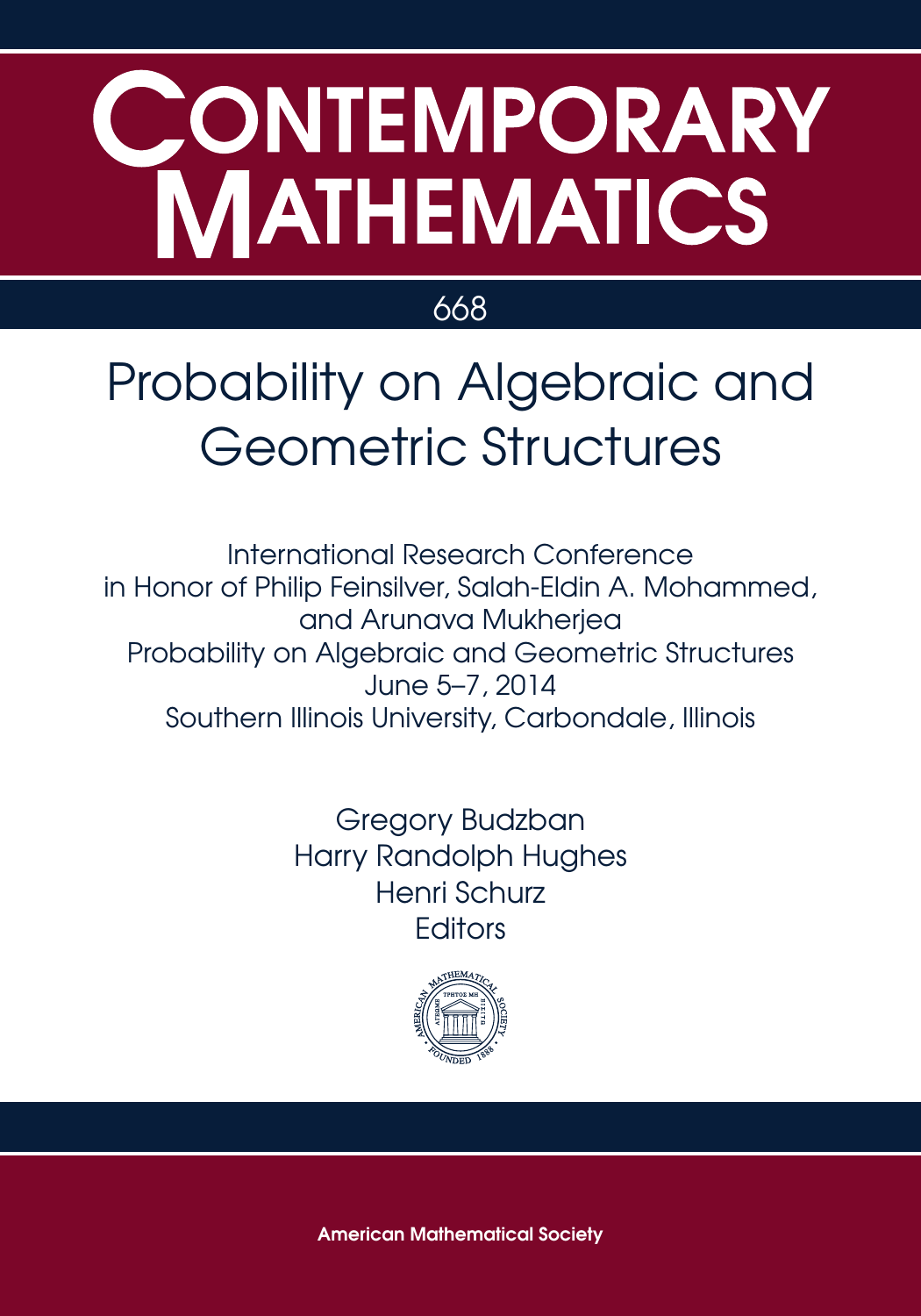### Probability on Algebraic and Geometric Structures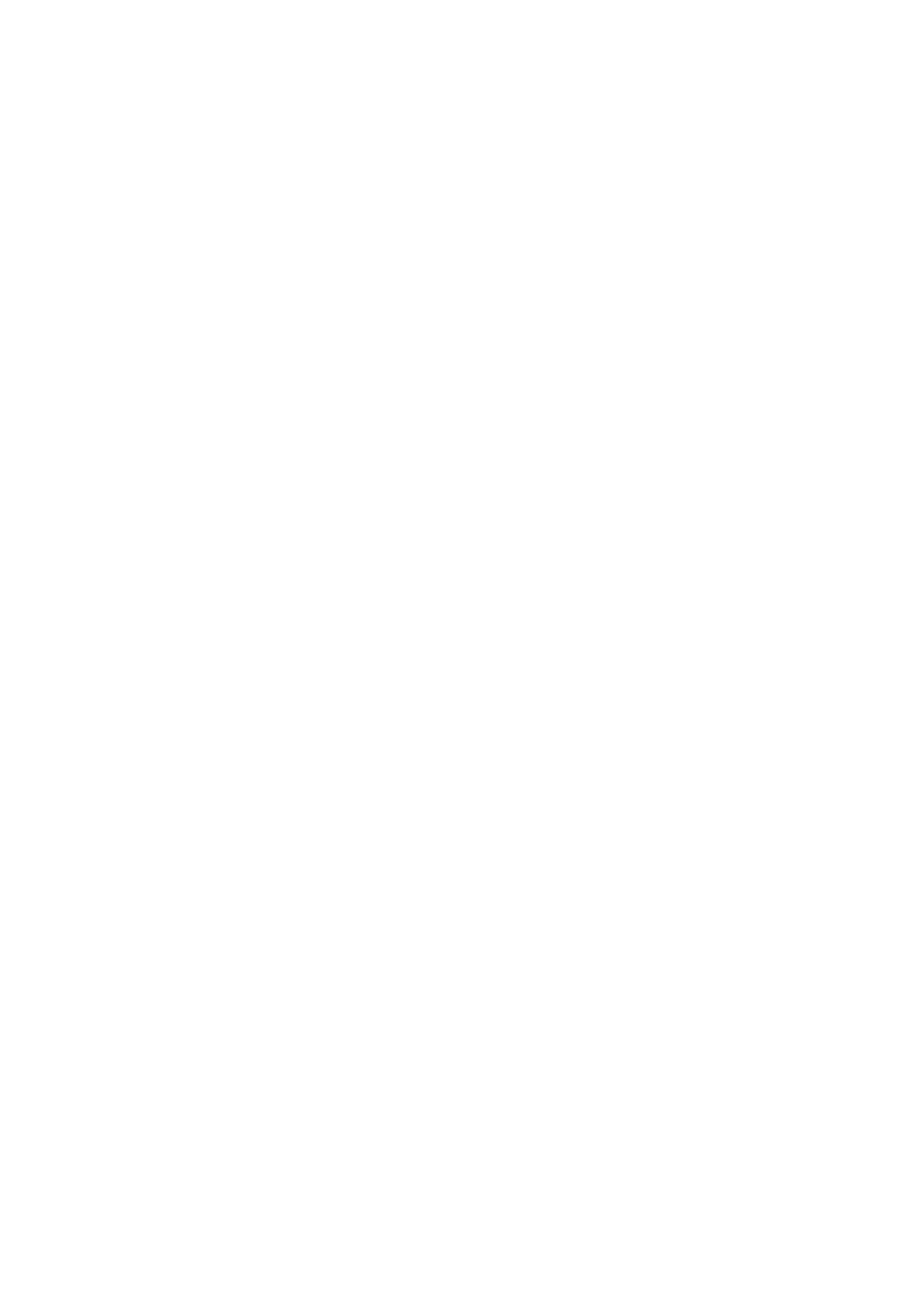## CONTEMPORARY MATHEMATICS

668

## Probability on Algebraic and Geometric Structures

International Research Conference in Honor of Philip Feinsilver, Salah-Eldin A. Mohammed, and Arunava Mukherjea Probability on Algebraic and Geometric Structures June 5–7, 2014 Southern Illinois University, Carbondale, Illinois

> Gregory Budzban Harry Randolph Hughes Henri Schurz Editors



American Mathematical Society Providence, Rhode Island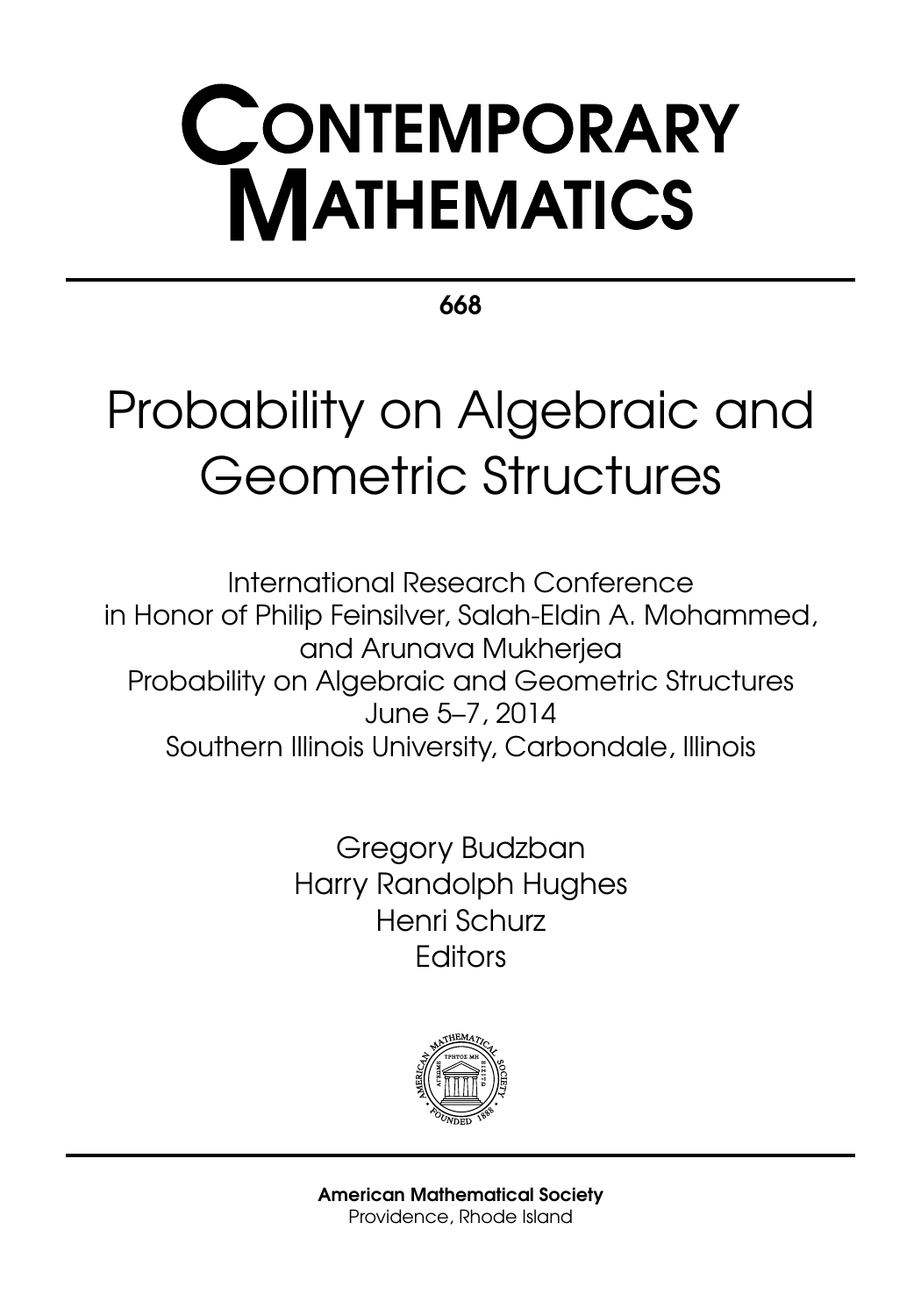#### **EDITORIAL COMMITTEE**

Dennis DeTurck, Managing Editor

Michael Loss Kailash Misra Catherine Yan

2010 Mathematics Subject Classification. Primary 05C50, 15A66, 49N90, 54C40, 60B15, 60G50, 60H07, 60H15, 60H30, 60J05.

#### **Library of Congress Cataloging-in-Publication Data**

Names: Feinsilver, Philip J. (Philip Joel), 1948- — Mohammed, Salah-Eldin, 1946– — Mukherjea, Arunava, 1941– — Budzban, Gregory, 1957– editor. — Hughes, Harry Randolph, 1957– editor. — Schurz, Henri, editor.

Title: Probability on algebraic and geometric structures : international research conference in honor of Philip Feinsilver, Salah-Eldin A. Mohammed, and Arunava Mukherjea, June 5–7, 2014, Southern Illinois University, Carbondale, Illinois / Gregory Budzban, Harry Randolph Hughes, Henri Schurz, editors.

Description: Providence, Rhode Island : American Mathematical Society, [2016] — Series: Contemporary mathematics ; volume 668 — Includes bibliographical references.

Identifiers: LCCN 2015039277 — ISBN 9781470419455 (alk. paper)

Subjects: LCSH: Probability measures–Congresses. — Combinatorial geometry–Congresses. — Differential equations–Congresses. — Markov processes–Congresses. — AMS: Combinatorics – Graph theory – Graphs and linear algebra (matrices, eigenvalues, etc.). msc — Linear and multilinear algebra; matrix theory – Basic linear algebra – Clifford algebras, spinors. msc — Calculus of variations and optimal control; optimization – Miscellaneous topics – Applications of optimal control and differential games. msc — General topology – Maps and general types of spaces defined by maps – Algebraic properties of function spaces. msc — Probability theory and stochastic processes – Probability theory on algebraic and topological structures – Probability measures on groups or semigroups, Fourier transforms, factorization. msc — Probability theory and stochastic processes – Stochastic processes – Sums of independent random variables; random walks. msc — Probability theory and stochastic processes – Stochastic analysis – Stochastic calculus of variations and the Malliavin calculus. msc — Probability theory and stochastic processes – Stochastic analysis – Stochastic partial differential equations. msc — Probability theory and stochastic processes – Stochastic analysis – Applications of stochastic analysis (to PDE, etc.). msc — Probability theory and stochastic processes – Markov processes – Discrete-time Markov processes on general state spaces. msc

Classification: LCC QA273.6 .P745 2016 — DDC 512/.1–dc23 LC record available at [http://](http://lccn.loc.gov/2015039277) [lccn.loc.gov/2015039277](http://lccn.loc.gov/2015039277)

Contemporary Mathematics ISSN: 0271-4132 (print); ISSN: 1098-3627 (online) DOI: <http://dx.doi.org/10.1090/conm/668>

**Copying and reprinting.** Individual readers of this publication, and nonprofit libraries acting for them, are permitted to make fair use of the material, such as to copy select pages for use in teaching or research. Permission is granted to quote brief passages from this publication in reviews, provided the customary acknowledgment of the source is given.

Republication, systematic copying, or multiple reproduction of any material in this publication is permitted only under license from the American Mathematical Society. Permissions to reuse portions of AMS publication content are handled by Copyright Clearance Center's RightsLink<sup>®</sup> service. For more information, please visit: http://www.ams.org/rightslink.

Send requests for translation rights and licensed reprints to reprint-permission@ams.org. Excluded from these provisions is material for which the author holds copyright. In such cases,

requests for permission to reuse or reprint material should be addressed directly to the author(s). Copyright ownership is indicated on the copyright page, or on the lower right-hand corner of the first page of each article within proceedings volumes.

-c 2016 by the American Mathematical Society. All rights reserved.

The American Mathematical Society retains all rights

except those granted to the United States Government.

Printed in the United States of America.

-∞ The paper used in this book is acid-free and falls within the guidelines established to ensure permanence and durability. Visit the AMS home page at http://www.ams.org/

 $10\ 9\ 8\ 7\ 6\ 5\ 4\ 3\ 2\ 1 \qquad 21\ 20\ 19\ 18\ 17\ 16$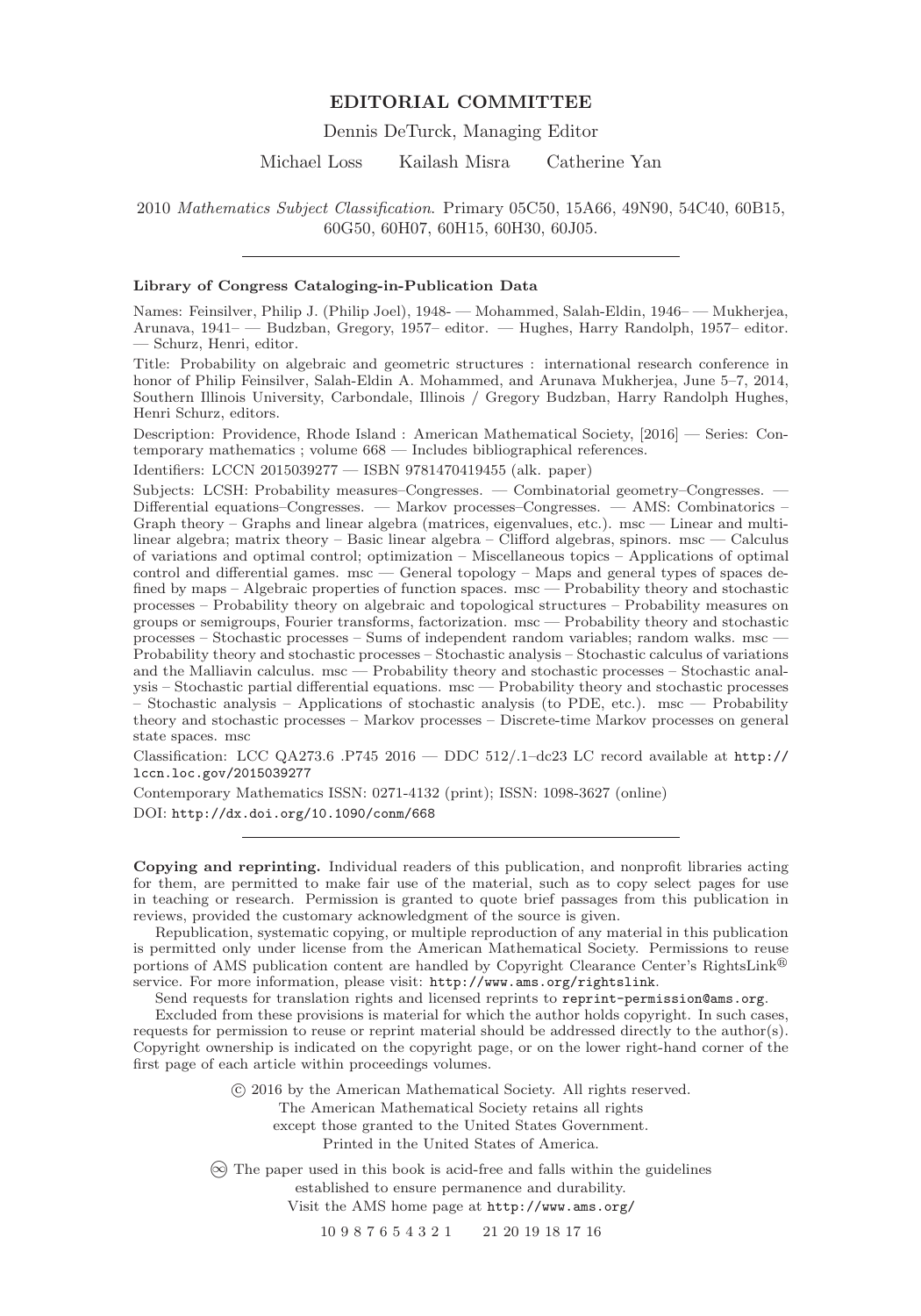An international research conference celebrating the distinguished careers of Philip Feinsilver, Salah Mohammed, and Arunava Mukherjea.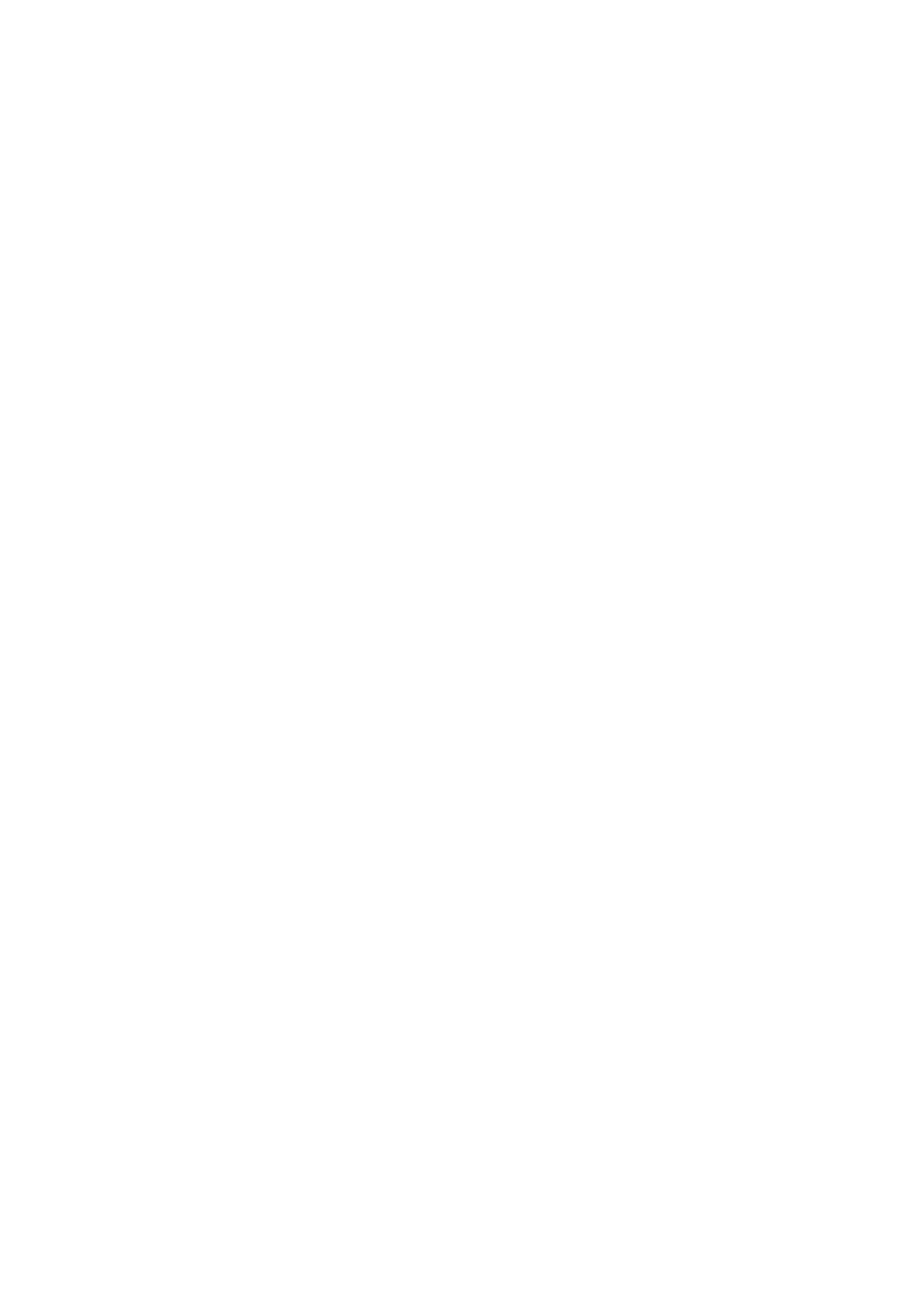#### **Contents**

| Preface                                                                                                                                                  | ix  |
|----------------------------------------------------------------------------------------------------------------------------------------------------------|-----|
| List of participants                                                                                                                                     | xi  |
| The fine structure of the stationary distribution for a simple Markov process<br>ANDREAS ANCKAR and GÖRAN HÖGNÄS                                         | 1   |
| Superdegenerate hypoelliptic differential operators<br><b>DENIS BELL</b>                                                                                 | 13  |
| Some remarks on the convolution equation $\mu * \beta = \mu$ and product semigroups<br>GREG BUDZBAN and ARUNAVA MUKHERJEA                                | 21  |
| Limit distributions of products of I.I.D. random $2 \times 2$ stochastic matrices: an<br>open problem<br>SANTANU CHAKRABORTY                             | 31  |
| Calculus via regularizations in Banach spaces and Kolmogorov-type<br>path-dependent equations<br>ANDREA COSSO, CRISTINA DI GIROLAMI, and FRANCESCO RUSSO | 43  |
| Matrices with zero row sums, tree theorems and a Markov chain on trees<br><b>PHILIP FEINSILVER</b>                                                       | 67  |
| Convolution of orbital measures on symmetric spaces: A survey<br>P. GRACZYK and P. SAWYER                                                                | 81  |
| Exit times for some autoregressive processes with non-Gaussian noise<br>distributions<br>GÖRAN HÖGNÄS and BRITA JUNG                                     | 111 |
| Brief history of optimal control theory and some recent developments<br><b>ISABELLE KEMAJOU-BROWN</b>                                                    | 119 |
| Krawtchouk matrices, Feynman path integral and the split quaternions<br><b>JERZY KOCIK</b>                                                               | 131 |
| The Itô-Stratonovich formula for an operator of order four<br>RÉMI LÉANDRE                                                                               | 165 |
| Random walks on motion groups<br>C. R. E. RAJA and R. SCHOTT                                                                                             | 171 |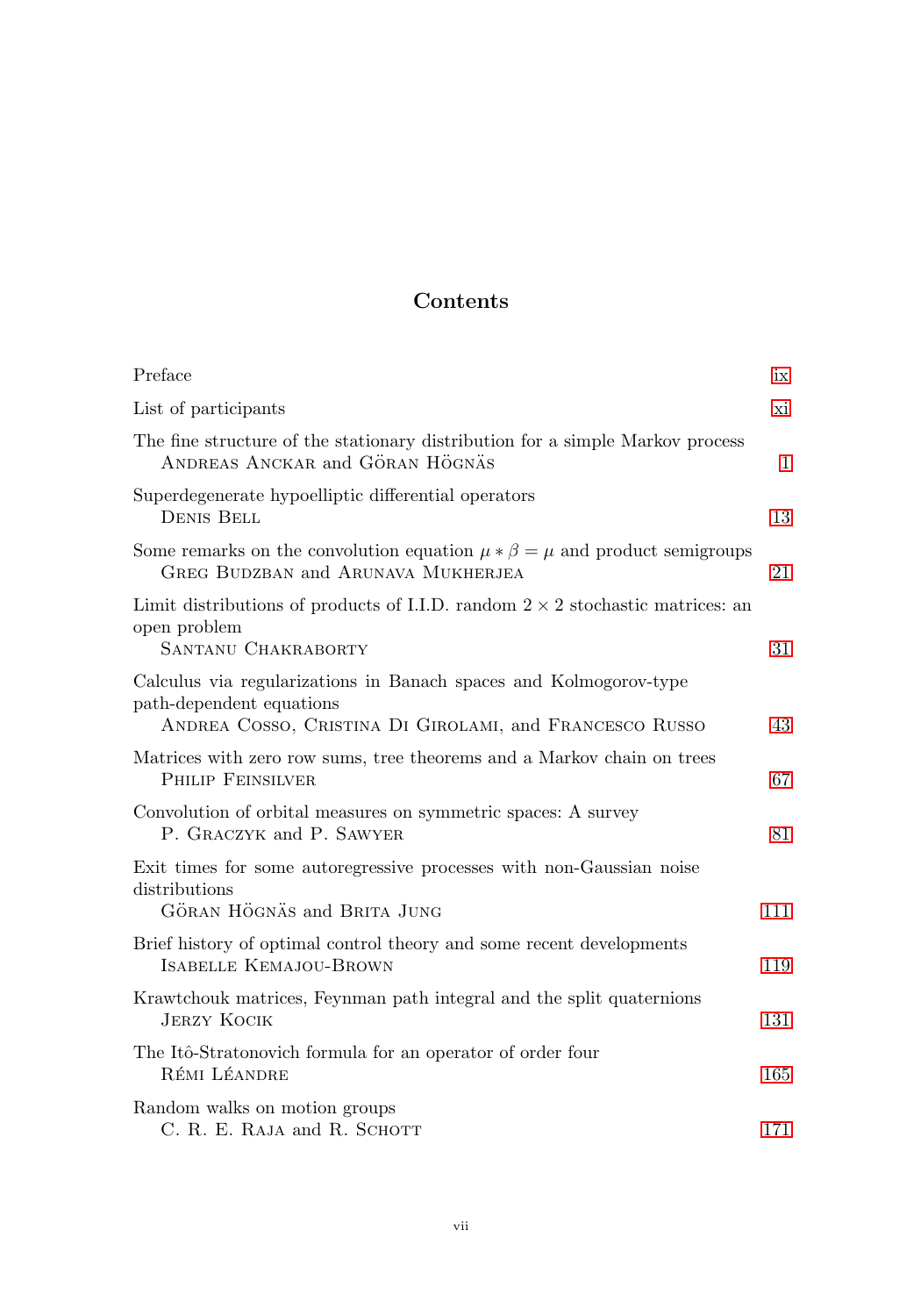#### viii CONTENTS

| Existence, uniqueness, and energy of modified stochastic sine-Gordon equation      |     |
|------------------------------------------------------------------------------------|-----|
| with multiplicative noise on one-dimensional domain                                |     |
| HENRI SCHURZ and ABDALLAH M. TALAFHA                                               | 179 |
| Squared Bessel process with delay<br>LOCHANA SIRIWARDENA and HARRY RANDOLPH HUGHES | 199 |
| Kravchuk matrices and induced operators on Clifford algebras<br>G. STACEY STAPLES  | 207 |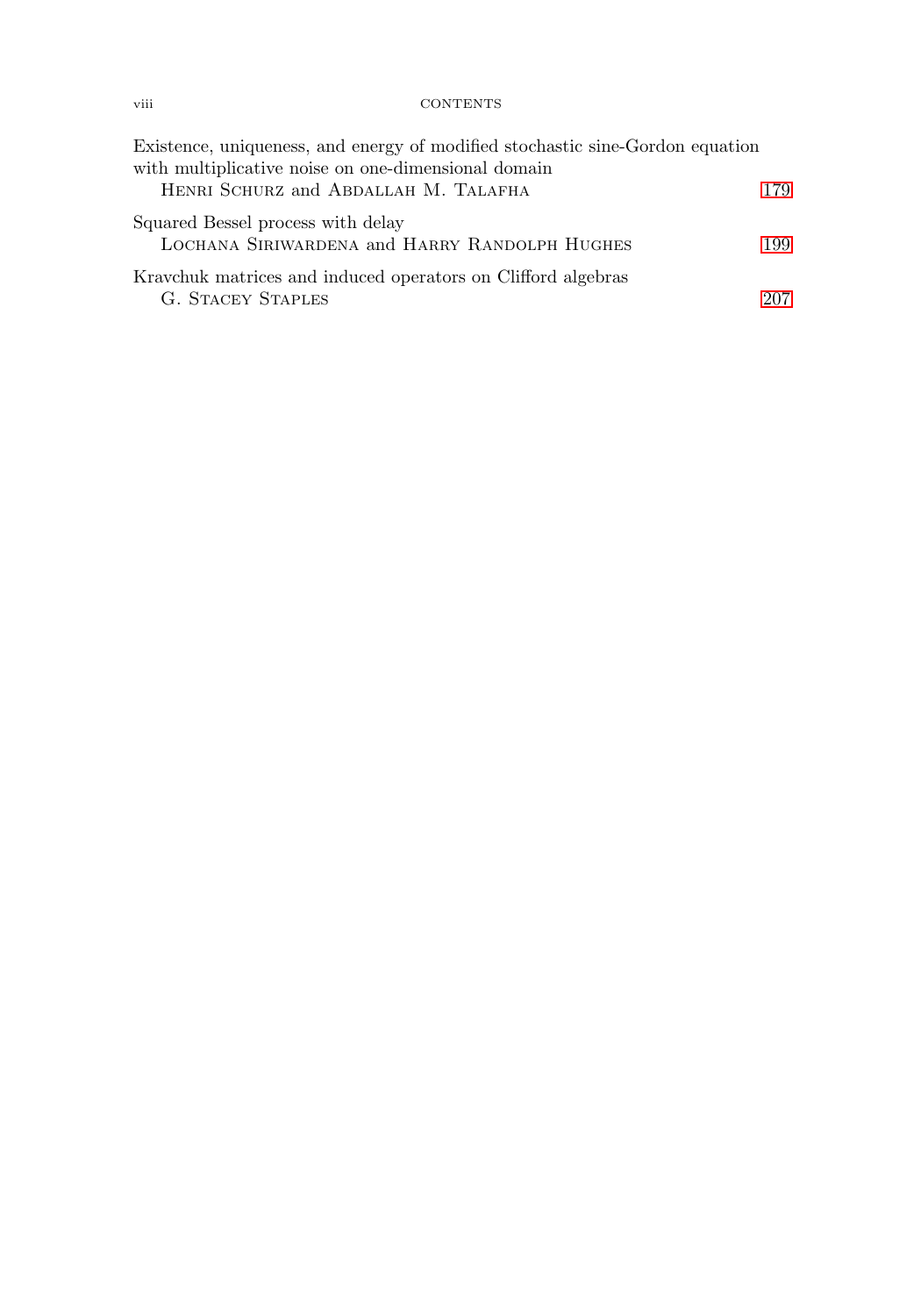#### **Preface**

<span id="page-9-0"></span>On June 5–7th, 2014, researchers from the United States, Canada, and Europe gathered in Carbondale, Illinois to celebrate the distinguished careers of three mathematicians who had each recently retired. All three have made important and deep contributions to the chosen areas of research.

Philip Feinsilver received his Ph.D. in 1975 from NYU, Courant where his advisor was S. R. S Varadhan. His wide-ranging contributions include results in probability on algebraic structures, stochastic processes, and representation theory. In addition, he made significant contributions to the understanding of Krawtchouk polynomials and matrices.

Salah-Eldin Mohammed received his Ph.D. in 1976 from the University of Warwick where his advisor was James Eells. His research contributions include important results in deterministic functional differential equations on manifolds, stochastic flows, and the Malliavin calculus. His book on stochastic functional differential equations included groundbreaking work on stochastic systems with memory. His work on the the Stable Manifold Theorem with Zhang and Zhou appeared in the Memoirs of the American Mathematical Society.

Arunava Mukherjea received his Ph.D. in 1967 from Wayne State University where his advisor was A. T. Barucha-Reid. He is the foremost authority in the area of probability on topological semigroups. He has made important contributions to the convergence behavior of non-homogeneous Markov chains, the structure of idempotent matrices, and analysis of multi-variate normal distributions. In addition, he is the founding editor of the Journal of Theoretical Probability.

The editors would like to thank the conference organizing committee for their work: Jerzy Kocik, Southern Illinois University Carbondale; John McSorley, Southern Illinois University Carbondale; and G. Stacey Staples, Southern Illinois University Edwardsville. In addition, the editors want to express their appreciation to Mr. Charles Gibson for his work in organizing and formatting the submissions to the volume.

> Gregory Budzban Harry Randolph Hughes Henri Schurz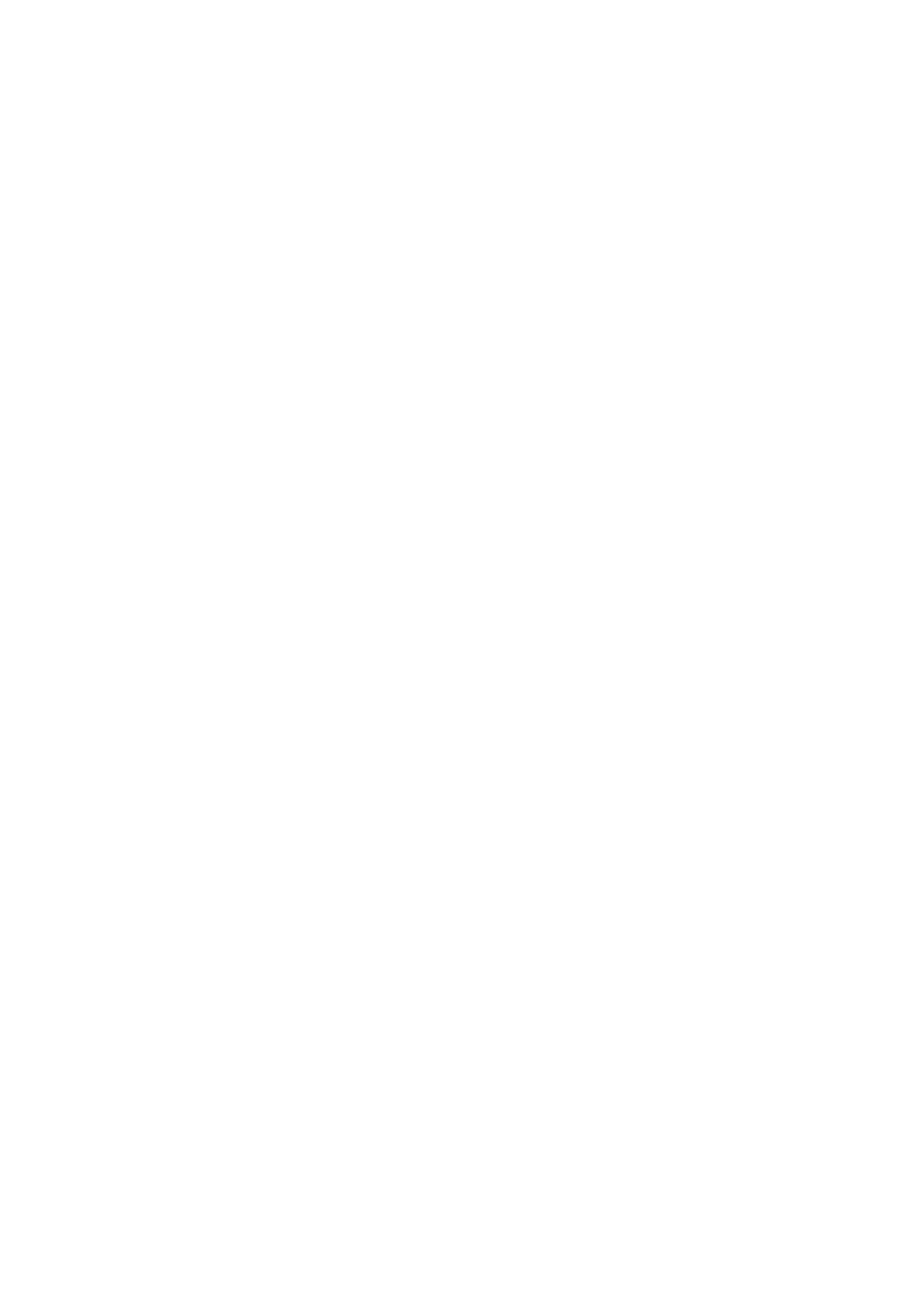#### **List of Participants**

<span id="page-11-0"></span>Luigi Accardi Universit`a degli Studi di Roma Tor Vergata Om Agrawal Southern Illinois University Carbondale Denis Bell University of North Florida Greg Budzban Southern Illinois University Carbondale Agnish Dey University of Florida Philip Feinsilver Southern Illinois University Carbondale Piotr Graczyk Université d'Angers Görän Högnas Åbo Akademi University Harry Randolph Hughes Southern Illinois University Carbondale Isabelle Kemajou-Brown University of Minnesota Jerzy Kocik Southern Illinois University Carbondale Rémi Léandre Université de Franche-Comté Nishanth Lingala University of Illinois John McSorley Southern Illinois University Carbondale Arunava Mukherjea The University of Texas–Pan American N. Sri Namachchivaya University of Illinois Francesco Russo ENSTA ParisTech Flavia Sancier-Barbosa Wittenberg University Patrice Sawyer Laurentian University Rene Schott Université de Lorraine Henri Schurz Southern Illinois University Carbondale Lochana Siriwardena Southern Illinois University Carbondale G. Stacey Staples Southern Illinois University Edwardsville Abdallah Talafha Southern Illinois University Carbondale Wilfredo Urbina-Romero Roosevelt University Marlos Viana University of Illinois at Chicago

Salah-Eldin Mohammed Southern Illinois University Carbondale

xi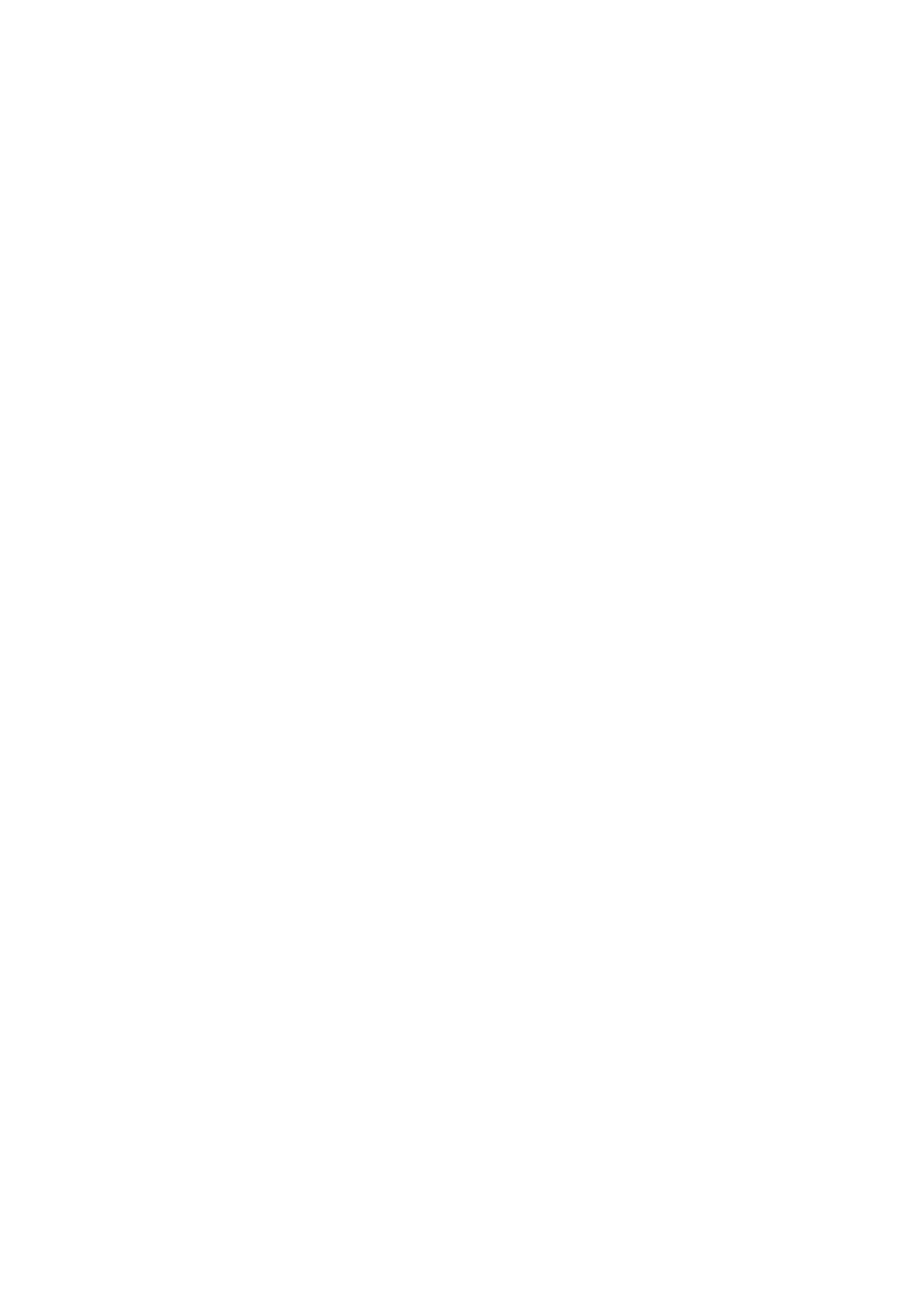- 668 **Gregory Budzban, Harry Randolph Hughes, and Henri Schurz, Editors,** Probability on Algebraic and Geometric Structures, 2016
- 664 **Dihua Jiang, Freydoon Shahidi, and David Soudry, Editors,** Advances in the Theory of Automorphic Forms and Their L-functions, 2016
- 663 **David Kohel and Igor Shparlinski, Editors,** Frobenius Distributions: Lang-Trotter and Sato-Tate Conjectures, 2016
- 662 **Zair Ibragimov, Norman Levenberg, Sergey Pinchuk, and Azimbay Sadullaev, Editors,** Topics in Several Complex Variables, 2016
- 661 **Douglas P. Hardin, Doron S. Lubinsky, and Brian Z. Simanek, Editors,** Modern Trends in Constructive Function Theory, 2016
- 660 **Habib Ammari, Yves Capdeboscq, Hyeonbae Kang, and Imbo Sim, Editors,** Imaging, Multi-scale and High Contrast Partial Differential Equations, 2016
- 659 **Boris S. Mordukhovich, Simeon Reich, and Alexander J. Zaslavski, Editors,** Nonlinear Analysis and Optimization, 2016
- 658 **Carlos M. da Fonseca, Dinh Van Huynh, Steve Kirkland, and Vu Kim Tuan, Editors,** A Panorama of Mathematics: Pure and Applied, 2016
- 657 **No´e B´arcenas, Fernando Galaz-Garc´ıa, and M´onica Moreno Rocha, Editors,** Mexican Mathematicians Abroad, 2016
- 656 **Jos´e A. de la Pe˜na, J. Alfredo L´opez-Mimbela, Miguel Nakamura, and Jimmy Petean, Editors,** Mathematical Congress of the Americas, 2016
- 655 **A. C. Cojocaru, C. David, and F. Pappalardi, Editors,** SCHOLAR—a Scientific Celebration Highlighting Open Lines of Arithmetic Research, 2015
- 654 **Carlo Gasbarri, Steven Lu, Mike Roth, and Yuri Tschinkel, Editors,** Rational Points, Rational Curves, and Entire Holomorphic Curves on Projective Varieties, 2015
- 653 **Mark L. Agranovsky, Matania Ben-Artzi, Greg Galloway, Lavi Karp, Dmitry Khavinson, Simeon Reich, Gilbert Weinstein, and Lawrence Zalcman, Editors,** Complex Analysis and Dynamical Systems VI: Part 1: PDE, Differential Geometry, Radon Transform, 2015
- 652 Marina Avitabile, Jörg Feldvoss, and Thomas Weigel, Editors, Lie Algebras and Related Topics, 2015
- 651 **Anton Dzhamay, Kenichi Maruno, and Christopher M. Ormerod, Editors,** Algebraic and Analytic Aspects of Integrable Systems and Painlevé Equations, 2015
- 650 **Jens G. Christensen, Susanna Dann, Azita Mayeli, and Gestur Olafsson, ´ Editors,** Trends in Harmonic Analysis and Its Applications, 2015
- 649 Fernando Chamizo, Jordi Guàrdia, Antonio Rojas-León, and José María **Tornero, Editors,** Trends in Number Theory, 2015
- 648 **Luis Alvarez-C´ ´ onsul, Jos´e Ignacio Burgos-Gil, and Kurusch Ebrahimi-Fard, Editors,** Feynman Amplitudes, Periods and Motives, 2015
- 647 Gary Kennedy, Mirel Caibăr, Ana-Maria Castravet, and Emanuele Macri, **Editors,** Hodge Theory and Classical Algebraic Geometry, 2015
- 646 **Weiping Li and Shihshu Walter Wei, Editors,** Geometry and Topology of Submanifolds and Currents, 2015
- 645 **Krzysztof Jarosz, Editor,** Function Spaces in Analysis, 2015
- 644 **Paul M. N. Feehan, Jian Song, Ben Weinkove, and Richard A. Wentworth, Editors,** Analysis, Complex Geometry, and Mathematical Physics, 2015
- 643 Tony Pantev, Carlos Simpson, Bertrand Toën, Michel Vaquié, and Gabriele **Vezzosi, Editors,** Stacks and Categories in Geometry, Topology, and Algebra, 2015
- 642 **Mustapha Lahyane and Edgar Mart´ınez-Moro, Editors,** Algebra for Secure and Reliable Communication Modeling, 2015

For a complete list of titles in this series, visit the AMS Bookstore at **www.ams.org/bookstore/conmseries/**.